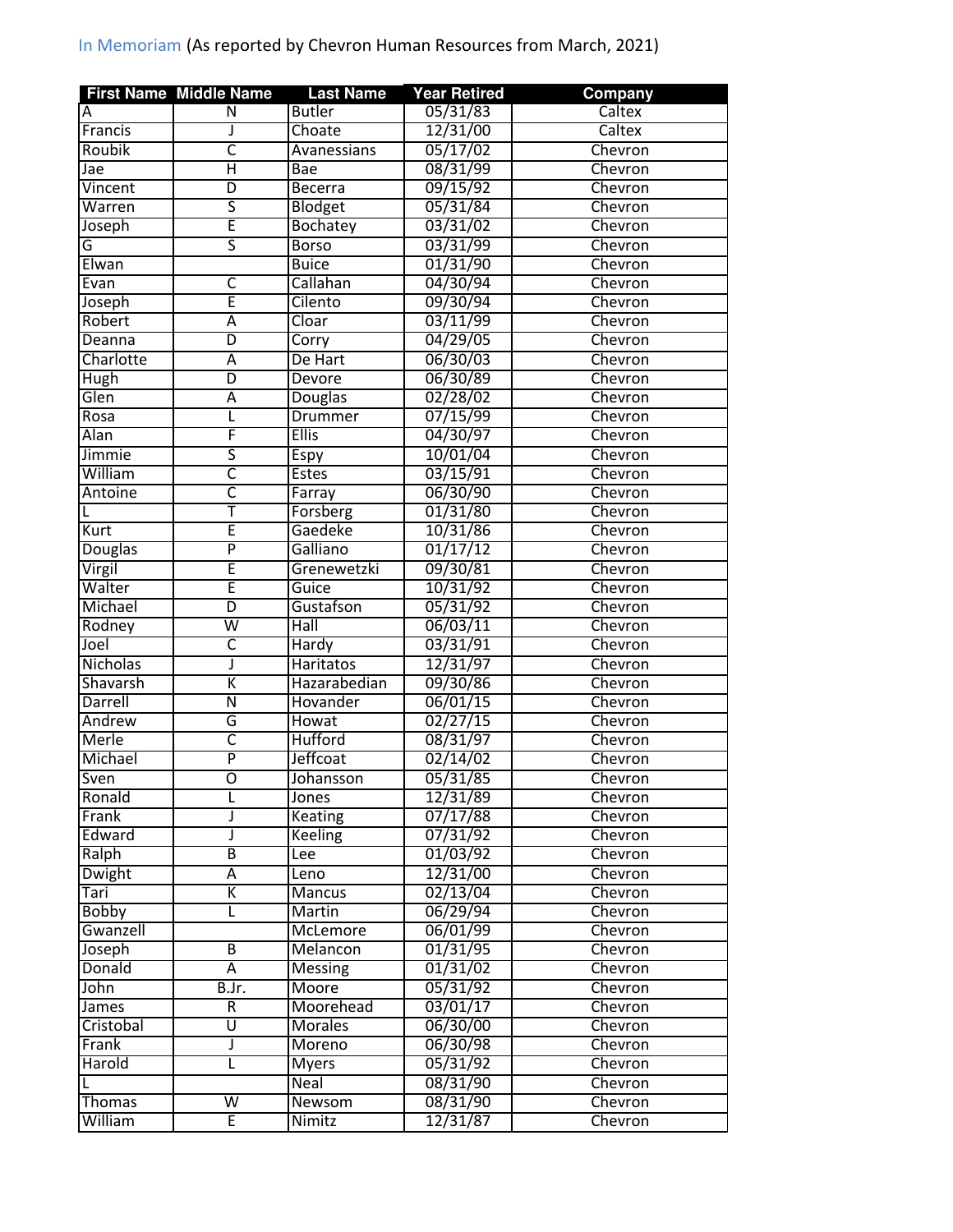| 10/29/92<br>Panther<br>Chevron<br>Joan<br>$\overline{\mathsf{s}}$<br>$\overline{\mathsf{W}}$<br>Pavlak<br>01/31/82<br>Chevron<br>06/30/92<br>L<br>Chevron<br>Ray<br>Payne<br>William<br>Ē<br>Peden<br>08/31/97<br>Chevron<br>$\overline{\mathsf{s}}$<br>Pendley<br>01/31/90<br><b>Charles</b><br>Chevron<br>D<br>Redwine<br>05/31/99<br>Chevron<br>н<br>Maurice<br><b>Robbins</b><br>10/31/86<br>Chevron<br>E<br>Roberts<br>11/30/86<br>Chevron<br>ĸ<br>05/15/92<br>Guadalupe<br>Chevron<br>Ruiz<br>L<br>03/06/97<br>Michael<br>Sanchez<br>Chevron<br>L<br>Wilbert<br>12/14/78<br>J<br>Schwinn<br>Chevron<br>Franklin<br>11/30/91<br>L<br><b>Shramek</b><br>Chevron<br>09/30/87<br>Mary<br><b>Stivers</b><br>Chevron<br>Lou<br>Walter<br>02/25/94<br>Sylvester<br>L<br>Chevron<br>06/02/00<br>Flavio<br>Tamo<br>Chevron<br>Thibodaux<br>12/31/98<br>Henry<br>Chevron<br>J<br>06/13/16<br>Ñ<br>Tommy<br>Thompson<br>Chevron |  |
|----------------------------------------------------------------------------------------------------------------------------------------------------------------------------------------------------------------------------------------------------------------------------------------------------------------------------------------------------------------------------------------------------------------------------------------------------------------------------------------------------------------------------------------------------------------------------------------------------------------------------------------------------------------------------------------------------------------------------------------------------------------------------------------------------------------------------------------------------------------------------------------------------------------------------|--|
|                                                                                                                                                                                                                                                                                                                                                                                                                                                                                                                                                                                                                                                                                                                                                                                                                                                                                                                            |  |
|                                                                                                                                                                                                                                                                                                                                                                                                                                                                                                                                                                                                                                                                                                                                                                                                                                                                                                                            |  |
|                                                                                                                                                                                                                                                                                                                                                                                                                                                                                                                                                                                                                                                                                                                                                                                                                                                                                                                            |  |
|                                                                                                                                                                                                                                                                                                                                                                                                                                                                                                                                                                                                                                                                                                                                                                                                                                                                                                                            |  |
|                                                                                                                                                                                                                                                                                                                                                                                                                                                                                                                                                                                                                                                                                                                                                                                                                                                                                                                            |  |
|                                                                                                                                                                                                                                                                                                                                                                                                                                                                                                                                                                                                                                                                                                                                                                                                                                                                                                                            |  |
|                                                                                                                                                                                                                                                                                                                                                                                                                                                                                                                                                                                                                                                                                                                                                                                                                                                                                                                            |  |
|                                                                                                                                                                                                                                                                                                                                                                                                                                                                                                                                                                                                                                                                                                                                                                                                                                                                                                                            |  |
|                                                                                                                                                                                                                                                                                                                                                                                                                                                                                                                                                                                                                                                                                                                                                                                                                                                                                                                            |  |
|                                                                                                                                                                                                                                                                                                                                                                                                                                                                                                                                                                                                                                                                                                                                                                                                                                                                                                                            |  |
|                                                                                                                                                                                                                                                                                                                                                                                                                                                                                                                                                                                                                                                                                                                                                                                                                                                                                                                            |  |
|                                                                                                                                                                                                                                                                                                                                                                                                                                                                                                                                                                                                                                                                                                                                                                                                                                                                                                                            |  |
|                                                                                                                                                                                                                                                                                                                                                                                                                                                                                                                                                                                                                                                                                                                                                                                                                                                                                                                            |  |
|                                                                                                                                                                                                                                                                                                                                                                                                                                                                                                                                                                                                                                                                                                                                                                                                                                                                                                                            |  |
|                                                                                                                                                                                                                                                                                                                                                                                                                                                                                                                                                                                                                                                                                                                                                                                                                                                                                                                            |  |
|                                                                                                                                                                                                                                                                                                                                                                                                                                                                                                                                                                                                                                                                                                                                                                                                                                                                                                                            |  |
|                                                                                                                                                                                                                                                                                                                                                                                                                                                                                                                                                                                                                                                                                                                                                                                                                                                                                                                            |  |
|                                                                                                                                                                                                                                                                                                                                                                                                                                                                                                                                                                                                                                                                                                                                                                                                                                                                                                                            |  |
| 03/10/86<br>Joseph<br>$\overline{\mathsf{W}}$<br><b>Tosic</b><br>Chevron                                                                                                                                                                                                                                                                                                                                                                                                                                                                                                                                                                                                                                                                                                                                                                                                                                                   |  |
| 06/30/92<br><b>Estelle</b><br>$\overline{\mathsf{v}}$<br>Wade<br>Chevron                                                                                                                                                                                                                                                                                                                                                                                                                                                                                                                                                                                                                                                                                                                                                                                                                                                   |  |
| 11/30/94<br>Charles<br>Ή<br>Wells<br>Chevron                                                                                                                                                                                                                                                                                                                                                                                                                                                                                                                                                                                                                                                                                                                                                                                                                                                                               |  |
| 12/29/03<br>Albert<br>White<br>Chevron<br>L                                                                                                                                                                                                                                                                                                                                                                                                                                                                                                                                                                                                                                                                                                                                                                                                                                                                                |  |
| Phillip<br>08/19/96<br>White<br>Ā<br>Chevron                                                                                                                                                                                                                                                                                                                                                                                                                                                                                                                                                                                                                                                                                                                                                                                                                                                                               |  |
| Ŧ<br>Charles<br>05/31/82<br><b>Williams</b><br>Chevron                                                                                                                                                                                                                                                                                                                                                                                                                                                                                                                                                                                                                                                                                                                                                                                                                                                                     |  |
| $\overline{\mathsf{c}}$<br><b>Williams</b><br>06/29/94<br>Chevron<br>Larry                                                                                                                                                                                                                                                                                                                                                                                                                                                                                                                                                                                                                                                                                                                                                                                                                                                 |  |
| $\overline{\mathsf{P}}$<br>Wilson<br>12/31/85<br>Chevron<br>James                                                                                                                                                                                                                                                                                                                                                                                                                                                                                                                                                                                                                                                                                                                                                                                                                                                          |  |
| Ē<br>Ybarra<br>10/31/73<br>Chevron<br>Samuel                                                                                                                                                                                                                                                                                                                                                                                                                                                                                                                                                                                                                                                                                                                                                                                                                                                                               |  |
| $\overline{\mathsf{w}}$<br>York<br>Tim<br>02/29/08<br>Chevron                                                                                                                                                                                                                                                                                                                                                                                                                                                                                                                                                                                                                                                                                                                                                                                                                                                              |  |
| F<br>09/30/85<br>Chevron<br>May<br>Young                                                                                                                                                                                                                                                                                                                                                                                                                                                                                                                                                                                                                                                                                                                                                                                                                                                                                   |  |
| <b>Abigail</b><br>$\overline{\mathsf{w}}$<br>Yount<br>11/14/20<br>Chevron                                                                                                                                                                                                                                                                                                                                                                                                                                                                                                                                                                                                                                                                                                                                                                                                                                                  |  |
| Glidewell<br>Gulf<br>Alva<br>07/31/83<br>D                                                                                                                                                                                                                                                                                                                                                                                                                                                                                                                                                                                                                                                                                                                                                                                                                                                                                 |  |
| Edward<br><b>Handziak</b><br>Gulf<br>07/31/83<br>J                                                                                                                                                                                                                                                                                                                                                                                                                                                                                                                                                                                                                                                                                                                                                                                                                                                                         |  |
| Theron<br>Gulf<br>$\overline{D}$<br>Higginbotham<br>09/15/84                                                                                                                                                                                                                                                                                                                                                                                                                                                                                                                                                                                                                                                                                                                                                                                                                                                               |  |
| John<br>R<br>Kemple<br>06/30/85<br>Gulf                                                                                                                                                                                                                                                                                                                                                                                                                                                                                                                                                                                                                                                                                                                                                                                                                                                                                    |  |
| Leblanc<br>06/14/85<br>Mayo<br>Gulf<br>ı                                                                                                                                                                                                                                                                                                                                                                                                                                                                                                                                                                                                                                                                                                                                                                                                                                                                                   |  |
| O'Brien<br>06/30/85<br>$\overline{\mathsf{M}}$<br>Gulf                                                                                                                                                                                                                                                                                                                                                                                                                                                                                                                                                                                                                                                                                                                                                                                                                                                                     |  |
| Joyce<br>Carol<br>Gulf                                                                                                                                                                                                                                                                                                                                                                                                                                                                                                                                                                                                                                                                                                                                                                                                                                                                                                     |  |
| 09/30/92<br><b>Tinsley</b>                                                                                                                                                                                                                                                                                                                                                                                                                                                                                                                                                                                                                                                                                                                                                                                                                                                                                                 |  |
| $\overline{\mathsf{W}}$<br>07/12/78<br>Gulf<br>Todd<br>James                                                                                                                                                                                                                                                                                                                                                                                                                                                                                                                                                                                                                                                                                                                                                                                                                                                               |  |
| $\overline{\mathsf{W}}$<br>Williams<br>10/31/86<br>Gulf<br>R.                                                                                                                                                                                                                                                                                                                                                                                                                                                                                                                                                                                                                                                                                                                                                                                                                                                              |  |
| E<br>11/30/88<br>Kenneth<br><b>Adams</b><br>Texaco                                                                                                                                                                                                                                                                                                                                                                                                                                                                                                                                                                                                                                                                                                                                                                                                                                                                         |  |
| Malcolm<br><b>Baehr</b><br>08/31/94<br>Henry<br>Texaco                                                                                                                                                                                                                                                                                                                                                                                                                                                                                                                                                                                                                                                                                                                                                                                                                                                                     |  |
| Clifford<br>$\overline{\mathsf{C}}$<br>06/30/86<br><b>Bowen</b><br>Texaco                                                                                                                                                                                                                                                                                                                                                                                                                                                                                                                                                                                                                                                                                                                                                                                                                                                  |  |
| Ē<br>08/31/94<br><b>Stanley</b><br><b>Brosig</b><br>Texaco                                                                                                                                                                                                                                                                                                                                                                                                                                                                                                                                                                                                                                                                                                                                                                                                                                                                 |  |
| $\overline{\mathsf{C}}$<br>11/30/88<br>Thomas<br>Burnaman<br>Texaco                                                                                                                                                                                                                                                                                                                                                                                                                                                                                                                                                                                                                                                                                                                                                                                                                                                        |  |
| 11/30/86<br>L<br><b>Thomas</b><br>Foster<br>Texaco                                                                                                                                                                                                                                                                                                                                                                                                                                                                                                                                                                                                                                                                                                                                                                                                                                                                         |  |
| 09/30/89<br>B<br>Groetsch<br>Texaco<br>George                                                                                                                                                                                                                                                                                                                                                                                                                                                                                                                                                                                                                                                                                                                                                                                                                                                                              |  |
| 08/31/97<br>Robert<br>Г<br>Haggerty<br>Texaco                                                                                                                                                                                                                                                                                                                                                                                                                                                                                                                                                                                                                                                                                                                                                                                                                                                                              |  |
| W<br><b>Hawley</b><br>06/11/86<br>Michael<br>Texaco                                                                                                                                                                                                                                                                                                                                                                                                                                                                                                                                                                                                                                                                                                                                                                                                                                                                        |  |
| G<br>05/31/97<br>Gerard<br>Heggers<br>Texaco                                                                                                                                                                                                                                                                                                                                                                                                                                                                                                                                                                                                                                                                                                                                                                                                                                                                               |  |
| $\overline{\mathsf{H}}$<br>Herrick<br>12/31/85<br><b>Thomas</b><br>Texaco                                                                                                                                                                                                                                                                                                                                                                                                                                                                                                                                                                                                                                                                                                                                                                                                                                                  |  |
| 04/30/80<br>Eletha<br>Howard<br><b>Texaco</b>                                                                                                                                                                                                                                                                                                                                                                                                                                                                                                                                                                                                                                                                                                                                                                                                                                                                              |  |
| L<br>Kimbro<br>09/30/98<br>Texaco<br>Coy                                                                                                                                                                                                                                                                                                                                                                                                                                                                                                                                                                                                                                                                                                                                                                                                                                                                                   |  |
| Donald<br><b>Kissell</b><br>07/31/93<br>А<br>Texaco                                                                                                                                                                                                                                                                                                                                                                                                                                                                                                                                                                                                                                                                                                                                                                                                                                                                        |  |
| 12/31/88<br>Kolodji<br>Lawrence<br>Texaco                                                                                                                                                                                                                                                                                                                                                                                                                                                                                                                                                                                                                                                                                                                                                                                                                                                                                  |  |
| 12/31/88<br>Ralph<br>L<br>Layman<br>Texaco                                                                                                                                                                                                                                                                                                                                                                                                                                                                                                                                                                                                                                                                                                                                                                                                                                                                                 |  |